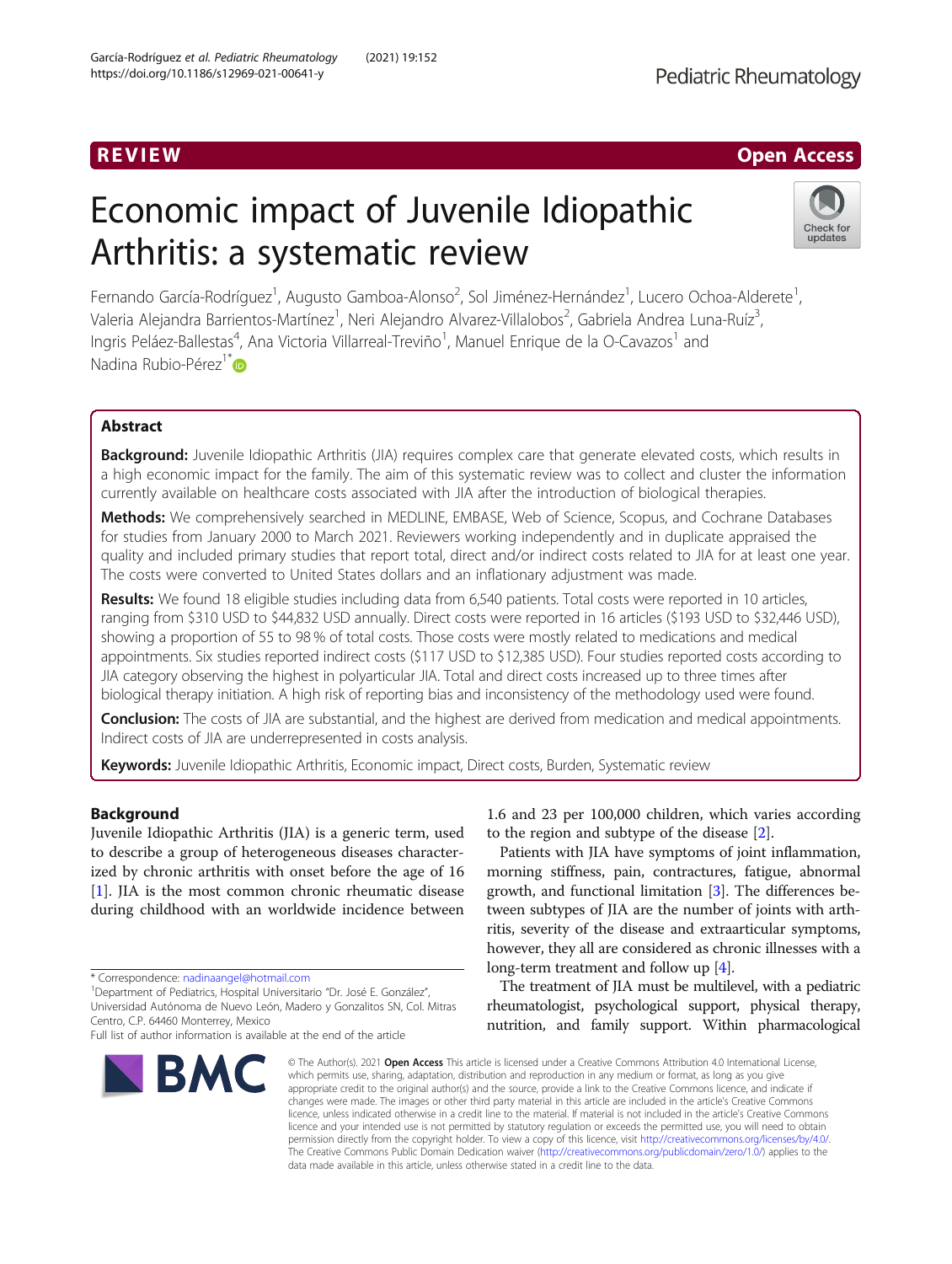treatment, a wide range of options with different costs and effectiveness could be found. Some studies have shown that the costs increase in relation to disease activity and progression to disability [[5](#page-8-0)]. With this perspective, considering the multiple medical appointments, laboratory tests, medications, and indirect costs, this disease generates elevated costs, which results in a high economic impact for the family  $[6]$ .

The costs can be dived in those directly related with healthcare services (direct healthcare costs), and those not related to healthcare services (indirect healthcare costs) [\[7](#page-8-0)]. Therefore, the economic burden for the family depends on factors such as healthcare coverage available, income status, actual treatment, disability, and the intervention needed [\[8](#page-8-0)].

There have been some reports about the costs of illness for JIA, but its variability is important according to the region, social context, and healthcare system. The aim of this systematic review was to collect, and cluster the information currently available on healthcare costs associated with JIA in the world after the introduction of biological therapies.

# Methods

# Study design

We performed a systematic review to estimate the direct and indirect costs in patients with JIA, regardless of the subtype or region. This report followed a rigorous systematic review protocol that adhered to the Preferred Reporting Items for Systematic Reviews and Meta-Analyzes (PRISMA) [\[9](#page-8-0)] recommendations and was registered in PROSPERO ([https://www.crd.york.ac.uk/](https://www.crd.york.ac.uk/prospero) [prospero\)](https://www.crd.york.ac.uk/prospero) with the code CRD42019135865.

### Eligibility criteria

We included complete economic evaluations (cost-effectiveness, cost-utility, cost-benefit, cost minimization and cost-consequences analysis), partial economic evaluations (cost analysis, cost description and cost-outcome), and individual studies with cost reporting (clinical trials and observational studies) regardless of publication status, size, or language. Primary studies published after 2000 that report total, direct and/or indirect costs related to JIA for at least one year were included, since the aim was to analyze the costs after the introduction of biological therapies. Non-primary studies (narrative or systematic reviews, letters to the editor, comments, and editorials), studies published in a non-peer-reviewed source (conference proceedings, thesis repositories, nonscientific journals, non-peer-reviewed journals, and books), and studies where information to determine eligibility was not available, were excluded.

# Study identification

A comprehensive search was carried out by an experienced librarian, advised by the principal investigators. The databases consulted were Ovid MEDLINE, EMBASE, Web of Science, Scopus, Cochrane Database of Systematic Reviews and Cochrane Central Register of Controlled Trials for studies from January 1, 2000 to the date of the search (July 27, 2019). A search update was performed on March 11, 2021. The search strategy is available as [Supplementary material.](#page-8-0) Additional references were searched looking at narrative review references and consulted with experts.

# Selection of studies

Studies were entered into systematic review software (DistillerST, Ottawa, Canada). To ensure the reliability of selection among investigators, a pilot test was performed with a random sample of 60 studies derived from the search; these were reviewed for inclusion criteria by means of title and abstract. The exercise was repeated until we achieved a kappa 0.7 between the reviewers.

Reviewers (two pediatric rheumatologists, one fellow in Pediatric Rheumatology, and three medical students with experience on systematic reviews) worked independently and in duplicate to evaluate titles and abstracts on the selection criteria. After abstract screening and retrieval of potentially eligible studies, full-text publications were assessed for eligibility, with adequate inter-reviewer agreement (kappa 0.61). Duplicate studies and studies with overlapping populations were excluded. Disagreements were reviewed by a third reviewer and their inclusion was subsequently decided by consensus.

# Data collection and management

Independently and in duplicate using a standardized database, the reviewers collected the following information from eligible studies: (1) study general data (author, year of publication, title, country, region, study design, follow-up time and currency), (2) participants characteristics (sample number, type of JIA), (3) total costs (TC), (4) direct costs (DC), and (5) indirect costs (IC).

The DC included those derived from medical appointments, medications (DMARD, biologics, NSAID, steroids, intra-articular injections, prophylaxis/supplements), laboratory tests, clinical imaging, surgeries, hospitalizations, physiotherapy, devices, alternative medicine, administration of medications, adverse events, and complications. Also included derivatives of transportation, home adequacy, caregiver accommodation, travel expenses, informal and formal patient care, and insurance payments.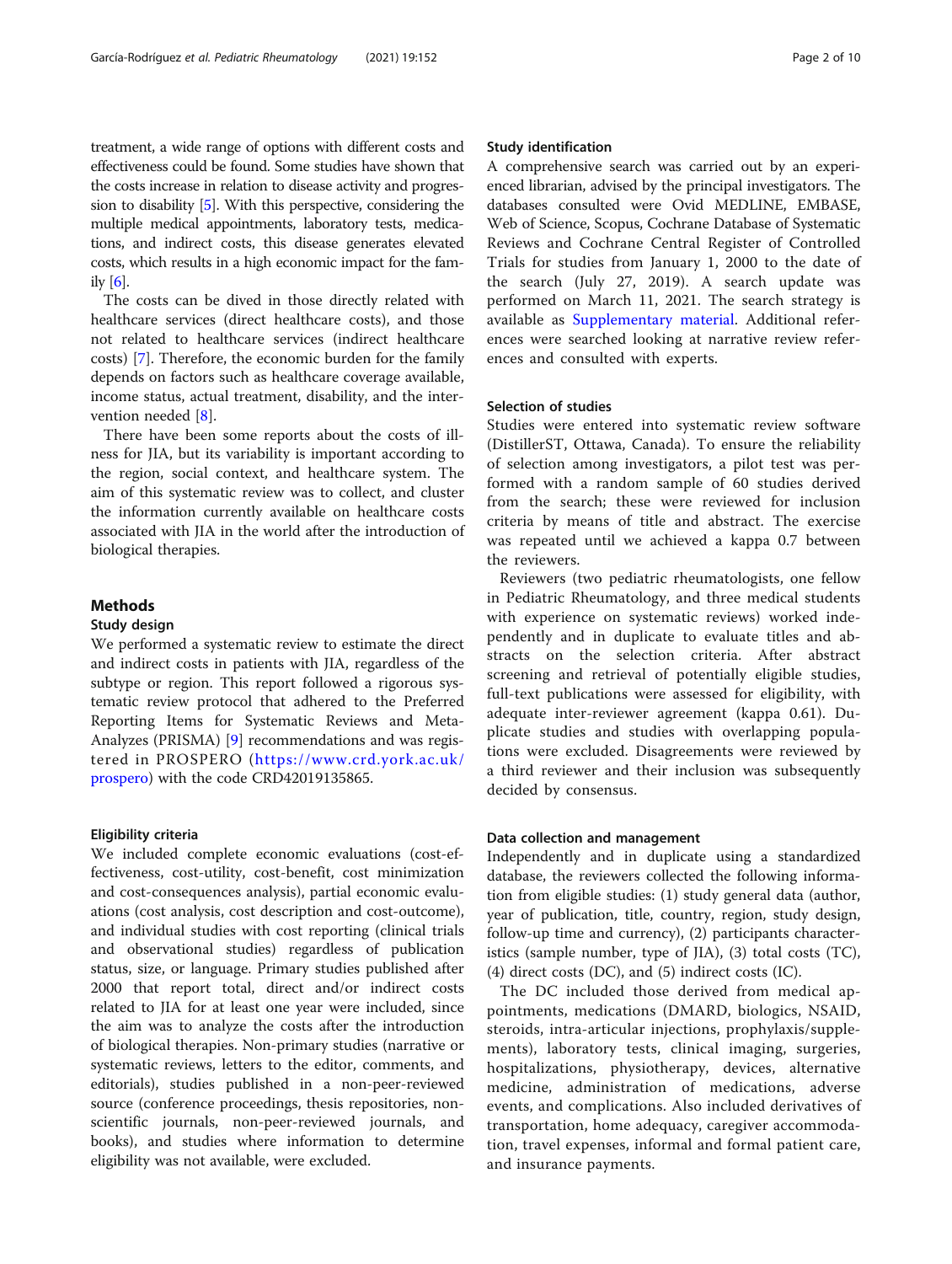In the IC, those related to the loss of productivity of patients and caregivers were considered (through missed school days or educational support to the patient, absenteeism from work of the patient/caregiver, general work impact of the patient/caregiver, early retirement of the patient/caregiver, and the estimated costs of caregiver productivity).

The costs were converted to United States dollars (USD) using the OANDA's currency calculator tool (<https://www1.oanda.com/lang/es/currency/converter/>)

considering the data collection date of the study. An inflationary adjustment was made as of December 31, 2019, with the Inflation Tool 2020 ([https://www.](https://www.inflationtool.com/) [inflationtool.com/](https://www.inflationtool.com/)).

#### Risk of bias in individual studies and quality assessment

The risk of bias of the economic evaluations was measured using the Quality of Health Economic Studies instrument [\[10\]](#page-8-0). Other types of individual studies reporting costs were assessed using the Version 2 of the Cochrane Risk of Bias Tool [[11](#page-8-0)], NIH Quality Assessment Tool for Observational Cohort and Cross-Sectional Studies [\[12\]](#page-8-0), and the Newcastle-Ottawa Quality Assessment Form for Cohort Studies [\[13\]](#page-8-0) according to their design. Reviewers worked independently and in duplicate to assess risk of bias. Disagreements were resolved by consensus.

# Results

# Selection of studies

A total of 1,334 studies were obtained through the systematic search, of which 18 were finally eligible after the selection process (Fig. [1\)](#page-3-0). Eleven were economic studies  $[1, 7, 14-22]$  $[1, 7, 14-22]$  $[1, 7, 14-22]$  $[1, 7, 14-22]$  $[1, 7, 14-22]$  $[1, 7, 14-22]$  $[1, 7, 14-22]$  $[1, 7, 14-22]$  $[1, 7, 14-22]$ , three retrospective observational  $[23-25]$  $[23-25]$  $[23-25]$  $[23-25]$  $[23-25]$ and four cohorts [\[4](#page-8-0), [26](#page-9-0)–[28\]](#page-9-0).

# Characteristics of studies

The articles originate from Europe (12, 66.7 %), North America (4, 22.2 %), one included population from those two regions (5.5 %), and one from Asia (5.5 %). The countries included in the studies were the United Kingdom, Germany, Finland, Canada, United States of America (USA), Turkey, Italy, the Netherlands, Sweden, France, Bulgaria, and India (Table [1\)](#page-4-0).

In the 18 articles included, 6,540 patients were found. In 11 articles it was possible to obtain data on JIA classification (2,121 patients), being oligoarticular the most frequent (Supplementary Table [1\)](#page-8-0). The follow-up was 12 months in 11 studies [[1,](#page-8-0) [4](#page-8-0), [7,](#page-8-0) [15](#page-9-0), [17,](#page-9-0) [18](#page-9-0), [20,](#page-9-0) [22](#page-9-0), [26](#page-9-0)–[28](#page-9-0)], in the rest it was variable with a maximum of 10 years [[14,](#page-9-0) [16,](#page-9-0) [19](#page-9-0), [21](#page-9-0), [23](#page-9-0)–[25](#page-9-0)] (Table [1](#page-4-0)).

# Information on JIA costs

We found important variability in the methodology used to calculate costs, so we were unable to perform a metaanalysis. The TC were reported in 10 articles, ranging from 310 [\[15\]](#page-9-0) to 44,832 [\[7\]](#page-8-0) USD per year (Fig. [2](#page-5-0)). The costs reported by studies from European countries [\[1](#page-8-0), [7,](#page-8-0) [14,](#page-9-0) [17](#page-9-0), [18](#page-9-0), [27](#page-9-0)] were considerably higher than those reported by other regions [[4](#page-8-0), [15,](#page-9-0) [20,](#page-9-0) [26](#page-9-0)] (Table [1](#page-4-0)).

DC were reported in 16 articles, which ranged between 193 [[15](#page-9-0)] and 32,446 [[7](#page-8-0)] USD. Lower costs were observed in the Indian report [\[15](#page-9-0)] followed by those from Canada [[4,](#page-8-0) [23](#page-9-0)], while costs of Europe [[7,](#page-8-0) [16](#page-9-0)–[19,](#page-9-0) [22,](#page-9-0) [24](#page-9-0)–[27\]](#page-9-0) and the USA [[20](#page-9-0), [21](#page-9-0), [28](#page-9-0)] were variable, but consistently higher. Eight studies reported TC and DC, showing a proportion of 55 to 98 % [[4,](#page-8-0) [7](#page-8-0), [15,](#page-9-0) [17,](#page-9-0) [18](#page-9-0), [20,](#page-9-0) [26,](#page-9-0) [27](#page-9-0)]. The highest proportion of DC was secondary to medications, hospitalizations, and medical appointments, although other items were not consistently reported (Table [2\)](#page-6-0). One study reports costs on medical appointments and physiotherapy, but not a summatory of DC [[14\]](#page-9-0) and one reports DC but not were specific described [[24\]](#page-9-0) Two studies reports DC but specific costs were described as proportions, in which the most important areas were medical appointments, medications and transportation in one (25 %, 14 %, and 11 %, respectively)  $[17]$  $[17]$ , and medications in the other  $(90.4\%)$   $[25]$  $[25]$ . One study reports costs only related to medication [[16](#page-9-0)].

In addition six studies reported IC  $(117)$  [[15\]](#page-9-0) to 12,385 [[7\]](#page-8-0) USD) representing between 2 and 45 % of the TC [\[7](#page-8-0), [15](#page-9-0)–[17](#page-9-0), [26](#page-9-0), [27](#page-9-0)] (Fig. [2\)](#page-5-0).

# Costs according to JIA subtypes

Four studies reported costs according to JIA category [[18,](#page-9-0) [20,](#page-9-0) [22](#page-9-0), [27](#page-9-0)]. One exclusively included patients with systemic JIA  $[20]$ , three reported TC  $[18, 20, 27]$  $[18, 20, 27]$  $[18, 20, 27]$  $[18, 20, 27]$  $[18, 20, 27]$  $[18, 20, 27]$ , and only one IC [\[27](#page-9-0)]. Although all reported DC, one did it in a general way, without specifying it by category [\[27](#page-9-0)].

Higher TC and DC were observed in patients with polyarticular JIA. The distribution of costs in the rest of the categories was variable, although lower in the studies from United Kingdom [\[22\]](#page-9-0) and the USA [\[20](#page-9-0)] compared to the European ones [[18,](#page-9-0) [27](#page-9-0)] (Table [3](#page-7-0) and Supplementary Table [2\)](#page-8-0). One study reports detailed costs related to medication, but other areas of DC were not included (Supplementary Table [2](#page-8-0)) [\[16](#page-9-0)].

# Costs according to JIA treatment

Four studies reported costs according to the treatment used [[14,](#page-9-0) [15](#page-9-0), [19](#page-9-0), [29\]](#page-9-0). Two analyzed the costs before and after the start of etanercept [[19,](#page-9-0) [26\]](#page-9-0), one of adalimumab [[14\]](#page-9-0), and one compared patients with and without biologics [[15\]](#page-9-0). Three considered TC, three DC, and two IC.

The TC increased in those with biological therapy, this derived from a considerable increase (up to three times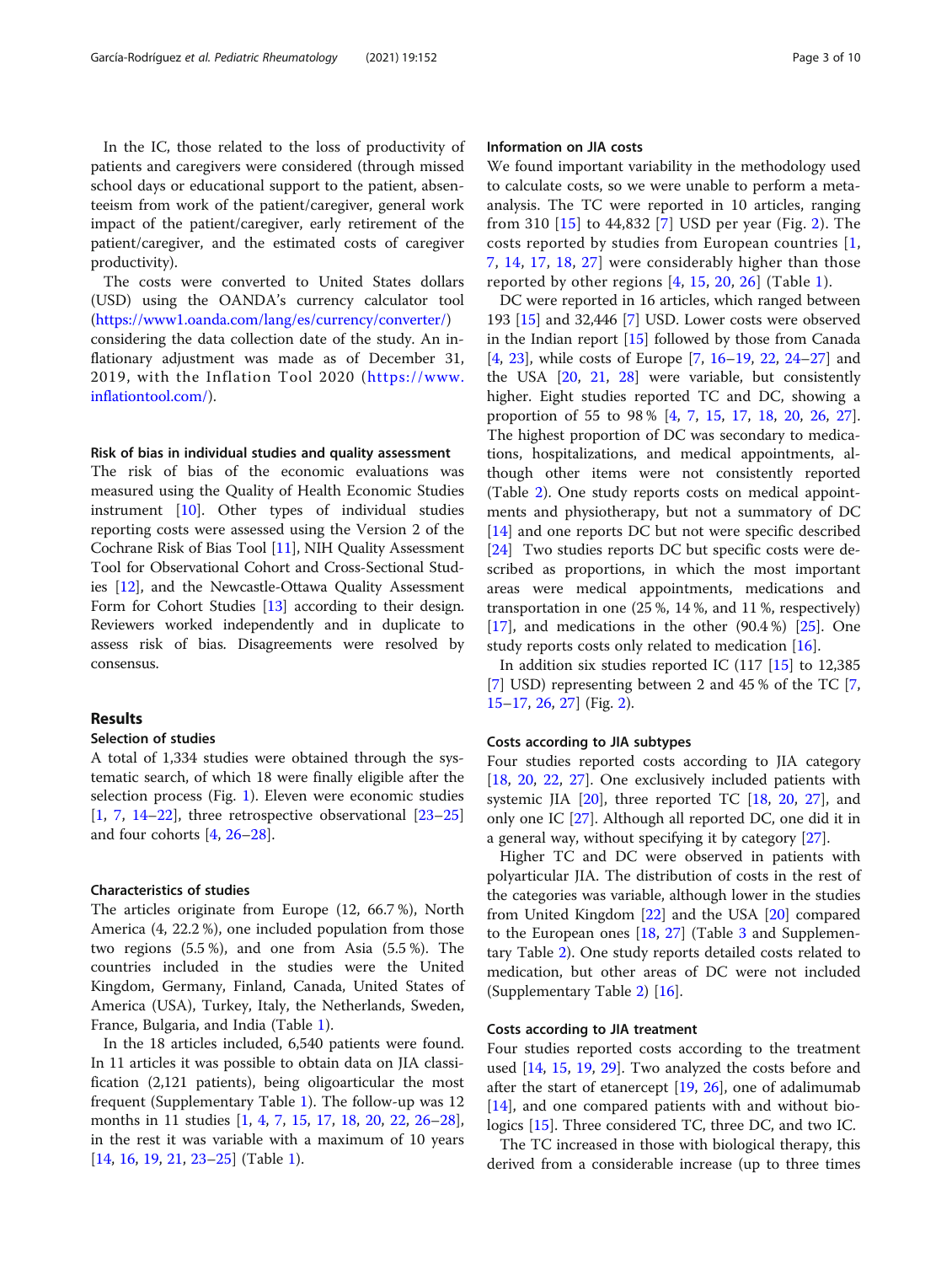<span id="page-3-0"></span>

Fig. 1 Process of study selection

more) in DC. On the other hand, IC were cut in half in one study [[26\]](#page-9-0) and increased three times in the other [[15\]](#page-9-0) (Table [4\)](#page-7-0).

# Costs by country

Only one study reported an analysis of costs by country of origin, including patients from six European countries [[1\]](#page-8-0). That study describes DC into health care costs and non-health care costs. The TC oscillated between 4,050 and 51,578 USD, with Bulgaria being the one with the lowest costs. Most of the cost was attributed to DC. Three countries did not report IC, while United

Kingdom had the highest figures in this area (Supplementary Table [3\)](#page-8-0).

# Risk of bias

Regarding economic studies, we found that two of eleven articles was classified as low quality due to problems in the quality of the analysis, methodology and measurement. The three cross-sectional and observational articles were classified as low risk of bias. All four cohort articles were classified as of good quality (Supplementary Tables [4](#page-8-0), [5](#page-8-0), and [6](#page-8-0)).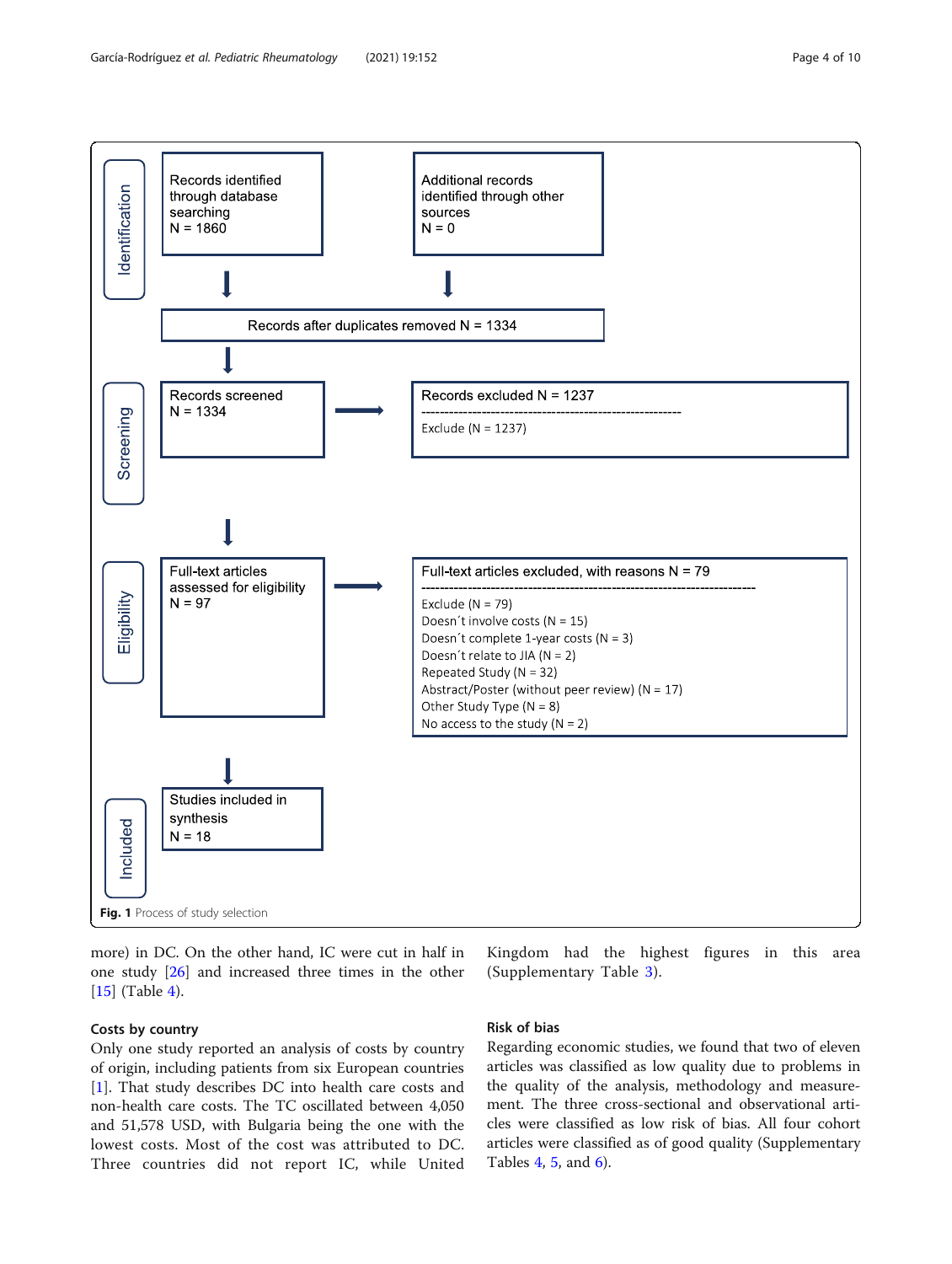<span id="page-4-0"></span>

|                                     | Table 1 Characteristics of studies included                                            |                             |                                |                 |                          |             |                             |              |                       |                     |                             |
|-------------------------------------|----------------------------------------------------------------------------------------|-----------------------------|--------------------------------|-----------------|--------------------------|-------------|-----------------------------|--------------|-----------------------|---------------------|-----------------------------|
| Article                             | Country                                                                                | Currency<br>(Year)          | Design                         | z               | Follow-up <sup>a</sup>   | Total costs |                             | Direct costs |                       | Indirect costs      |                             |
|                                     |                                                                                        |                             |                                |                 |                          | Reported    | <b>Adjusted<sup>b</sup></b> | Reported     | Adjusted <sup>b</sup> | Reported            | <b>Adjusted<sup>b</sup></b> |
| Angelis, 2016 [7]                   | United Kingdom                                                                         | EUR (2012)                  | Economic study                 | 23              | $\supseteq$              | 31,546      | 44,832                      | 22,831       | 32,446                | 8,715               | 12,385                      |
| Bernatsky, 2007 [23]                | Canada                                                                                 | (2005)<br>S                 | Retrospective<br>observational | 155             | $\overline{24}$          |             |                             | 3,002        | 3,298                 |                     |                             |
| Ens, 2013 [4]                       | Canada                                                                                 | (2009)<br>$\infty$          | Cohort                         | 54              | $\simeq$                 | 1,063       | 1,122                       | 708          | 748                   | 355                 | 375                         |
| Minden, 2004 [17]                   | Germany                                                                                | EUR (1999)                  | Economic study                 | 215             | $\approx$                | 3,471       | 5,591                       | 1,899        | 3,059                 | 1,571               | 2,530                       |
| Haapasaari, 2004 [26] <sup>cd</sup> | Finland                                                                                | USD (2000)                  | Cohort                         | $\overline{31}$ | $\overline{\phantom{a}}$ | 7,732       | 11,753                      | 7,339        | 11,155                | 418                 | 635                         |
| Hughes, 2018 [14] <sup>de</sup>     | United Kingdom                                                                         | GBP (2016)                  | Economic study                 | 126             | $\approx$                | 15,980      | 23,117                      |              |                       |                     |                             |
| Yucel, 2012 [27]                    | Turkey                                                                                 | (2009)<br>EUR               | Cohort                         | 100             | $\approx$                | 3,994       | 6,844                       | 3,913        | 6,705                 | $\overline{\infty}$ | 139                         |
| Kuhlmann, 2016 [1]                  | Germany, Italy, Spain,<br>Kingdom, Bulgaria,<br>France, United<br>and Sweden           | $EUR$<br>(2012)             | Economic study                 | 162             | $12^{\rm f}$             | 30,034      | 42,682                      |              |                       |                     |                             |
| Mars, 2019 [25]                     | Finland                                                                                | (2014)<br><b>EUR</b>        | Retrospective<br>observational | $\frac{9}{11}$  | 106                      |             |                             | 3,631        | 5,450                 |                     |                             |
| Mars, 2019 [24]                     | Finland                                                                                | (2014)<br>$\widetilde{\Xi}$ | Retrospective<br>observational | 137             | 106                      |             |                             | 3,155        | 4,736                 |                     |                             |
| Marshall, 2019 [28] <sup>9</sup>    | United States of<br>America                                                            | (2016)<br><b>SD</b>         | Cohort                         | 3,815           | $\supseteq$              |             |                             | 10,175       | 10,830                |                     |                             |
| Minden, 2009 [18]                   | Germany                                                                                | $EUR$<br>(2018)             | Economic study                 | 369             | $\simeq$                 | 4,663       | 5,312                       | 4,172        | 4,752                 |                     |                             |
| Prince, 2011 [19] <sup>d</sup>      | Netherlands                                                                            | EUR<br>(2005)               | Economic study                 | $\frac{6}{7}$   | 39                       |             |                             | 12,478       | 15,949                |                     |                             |
| Shenoi, 2018 [20] <sup>h</sup>      | Germany, Netherlands,<br>United Kingdom, and<br>United States of<br>America<br>France, | USD<br>(2016)               | Economic study                 | 61              | $\approx$                | 1,130       | 1,204                       | 969          | 1,033                 |                     |                             |
| Thornton, 2008 [22]                 | United Kingdom                                                                         | GBP (2008)                  | Economic study                 | 276             | $\supseteq$              |             |                             | 1,649        | 2,709                 |                     |                             |
| Khatun, 2021 [15]                   | India                                                                                  | (2018)<br>$\widetilde{\Xi}$ | Economic study                 | $\otimes$       | $\approx$                | 19,463      | 310                         | 12,133       | 193                   | 7,350               | $\frac{1}{2}$               |
| Kip, 2020 [16]                      | Netherlands                                                                            | EUR<br>(2019)               | Economic study                 | 691             | 120                      |             |                             | 2,103        | 2,436                 |                     |                             |
| Thakral, 2020 [21] <sup>j</sup>     | United States of<br>America                                                            | (2014)<br><b>SD</b>         | Economic study                 | 5               | $\frac{8}{3}$            |             |                             | 3,929        | 4,243                 |                     |                             |
|                                     | CAD Canada dollar. USD United States dollar. FUR Furo, GBP Great Britain               |                             | pound. INR Indian rupee        |                 |                          |             |                             |              |                       |                     |                             |

CAD Canada dollar, USD United States dollar, EUR Euro, GBP Great Britain pound, INR Indian rupee<br>Expressed in months

a Expression and money of the states of the states of the pressed in the species and money of the species of the species of the species of the species of the species of the species of the species of the species of the spec bAdjusted to inflation and converted to US Dollar. Based on exchange rate on December 31, 2019

cThis article reports quarterly costs

<sup>d</sup>After biologic therapy

eThis article reports costs on a period of 18 months

fExtrapolated from a 6-month period

gOnly JIA related Costs

hOnly Systemic JIA

iThis article reports only costs related to medication jOnly Oligoarticular JIA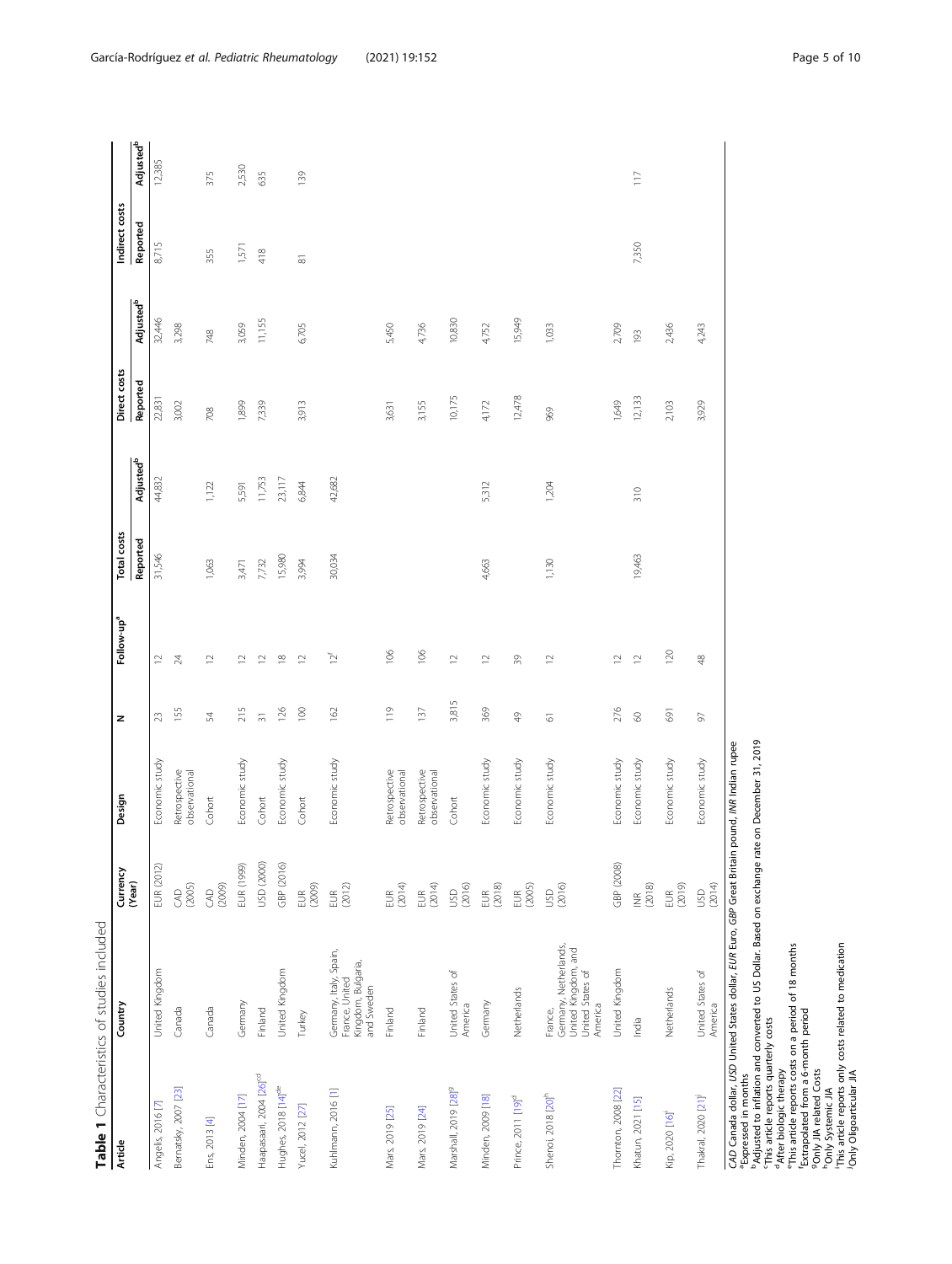<span id="page-5-0"></span>

# **Discussion**

This study systematically reviews the information on costs in JIA in the last 20 years, additionally analyzes it differences between regions, categories, and treatments. Annual TC ranged from 1,122 to 44,832 USD, at least half of which were related to DC in the eight studies that reported both costs. Unfortunately, detailed information on DC were found in a minority of studies, reporting mostly those related with medications and medical appointments. Besides, the report of IC was vague and scarce. Similar costs were found in patients with inflammatory bowel disease [\[30\]](#page-9-0).

On the other hand, the costs derived from JIA that we found are higher than those reported in chronic arthritis in adults. DC of JIA were up to 32,446 USD in the United Kingdom [\[7](#page-8-0)], 15,949 USD in the Netherlands  $[19]$  $[19]$ , and 10,830 USD in USA  $[28]$  $[28]$ , in contrast with those found for rheumatoid arthritis, ranged between 1,862 USD and 20,262 USD in different reports worldwide [[31](#page-9-0)–[35](#page-9-0)]. Furthermore, IC were 12,385 USD in the United Kingdom [[7](#page-8-0)] and 2,530 USD in Germany [[17\]](#page-9-0) for JIA, comparable with those reported in a systematic review on ankylosing spondylitis (6,454 USD) [[36\]](#page-9-0).

Considering the heterogeneity of JIA, it was unexpected that costs were higher in patients with polyarticular JIA when the incidence of hospitalizations, complications and mortality are describe as higher in systemic JIA, and there are reports of more disability rates in enthesitis-related JIA [[37\]](#page-9-0). This may be associated to lower remission rates in rheumatoid factor positive-polyarticular JIA, increasing the time of therapy, or due to the more frequent use of biologics to treat it [[38](#page-9-0)–[40](#page-9-0)], however, we were unable to carry out a more in-depth analysis in this subject.

The costs after the initiation of biological therapy increased in the studies that reported it derived from an increase in DC, similar to data from other chronic inflammatory diseases [\[41](#page-9-0)–[43\]](#page-9-0). Despite this findings, the information collected in our review doesn't allow us to analyze the cost-effectiveness of these therapies on JIA due to the lack of information on IC (including healthrelated quality of life) before and after start of biologics and the relatively short follow-up in most of the studies. These non-monetary costs have been studied in recent years and will need to be included in cost-benefit evaluations in the future [\[44](#page-9-0)–[46\]](#page-9-0).

Finally, most of the studies included presented data from Europe and USA, and the only article from a lowmiddle-income country shows a considerably lower cost than the rest of the reports. This could be related to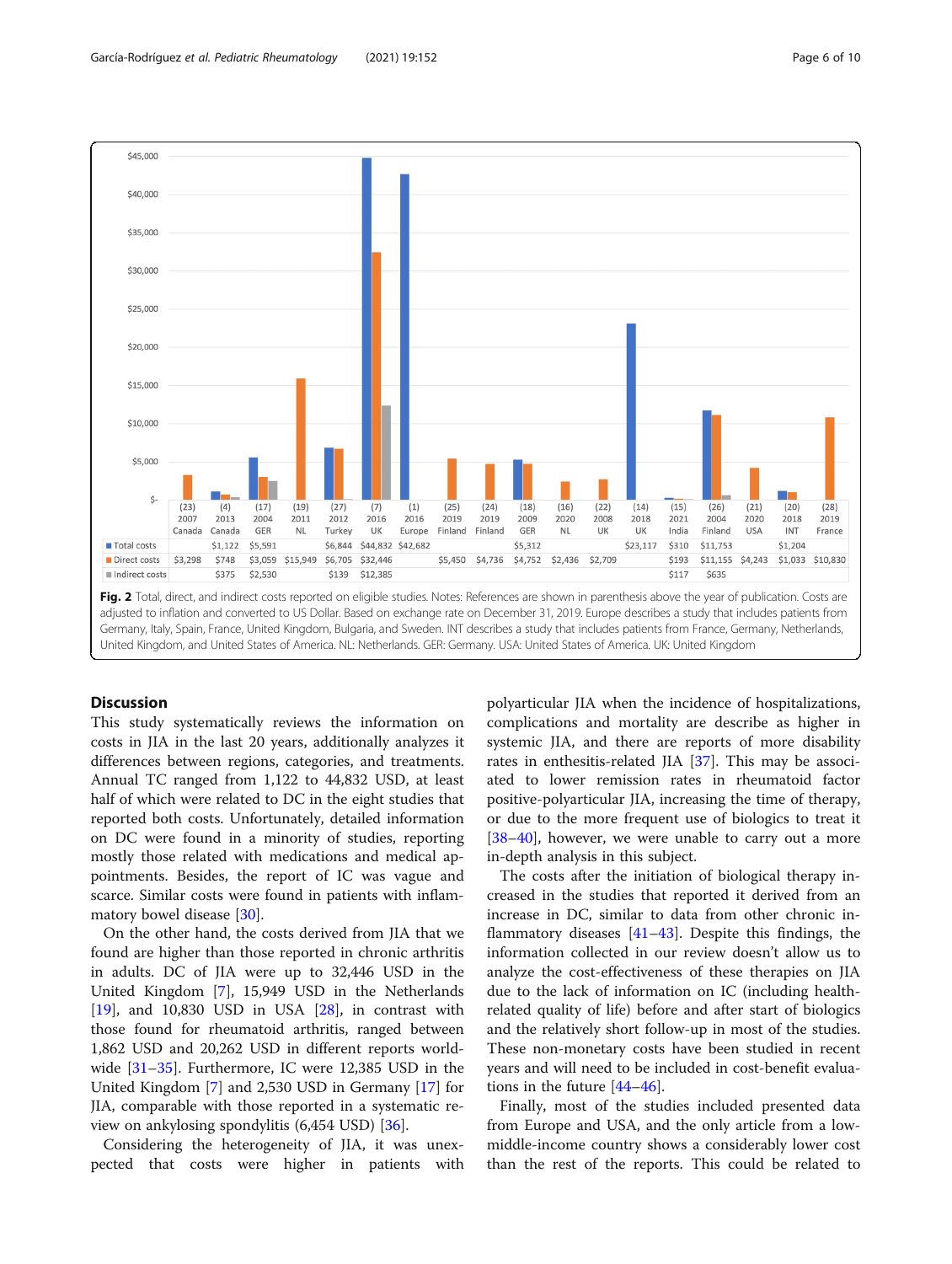<span id="page-6-0"></span>

| <b>Article</b>                                                                                                                                                                                                                                                                                                                                                                                                                                                | currency<br>Original | مٌ<br>Rheumatology<br>appointment<br>medical | appointments <sup>a</sup><br>Other doctors<br>medical | Medications <sup>a</sup> | Hospitalization <sup>a</sup> | Physiotherapy <sup>a</sup> | Devices <sup>a</sup> | Transportation <sup>a</sup> |
|---------------------------------------------------------------------------------------------------------------------------------------------------------------------------------------------------------------------------------------------------------------------------------------------------------------------------------------------------------------------------------------------------------------------------------------------------------------|----------------------|----------------------------------------------|-------------------------------------------------------|--------------------------|------------------------------|----------------------------|----------------------|-----------------------------|
| Angelis, 2016 [7]                                                                                                                                                                                                                                                                                                                                                                                                                                             | EUR 2012             | 5,925                                        |                                                       | 9,475                    | 1,488                        |                            | 162                  | 106                         |
| Bernatsky, 2007 [23]                                                                                                                                                                                                                                                                                                                                                                                                                                          | CAD 2005             | 383                                          | 447                                                   | 1,435                    | 406                          | 8                          | 53                   |                             |
| Ens, 2013 [4]                                                                                                                                                                                                                                                                                                                                                                                                                                                 | <b>CAD 2009</b>      | 345                                          | 123                                                   | 189                      |                              |                            | $\overline{5}$       | 37                          |
| Haapasaari, 2004 [26] <sup>bc</sup>                                                                                                                                                                                                                                                                                                                                                                                                                           | USD 2000             |                                              |                                                       | 5,782                    |                              | 2,310                      |                      |                             |
| Hughes, 2018 [14] <sup>cd</sup>                                                                                                                                                                                                                                                                                                                                                                                                                               | GBP 2016             | $\mathcal{S}^{\circ}$                        | $\overline{30}$                                       |                          |                              |                            |                      |                             |
| Yucel, 2012 [27]                                                                                                                                                                                                                                                                                                                                                                                                                                              | EUR 2009             | 94                                           |                                                       | 5,794                    | $\frac{4}{5}$                | 35                         | $\overline{21}$      | 322                         |
| Marshall, 2019 [28] <sup>e</sup>                                                                                                                                                                                                                                                                                                                                                                                                                              | USD 2016             | 1,727                                        | 8,666                                                 | 6,626                    | 2,251                        |                            |                      |                             |
| Minden, 2009 [18]                                                                                                                                                                                                                                                                                                                                                                                                                                             | <b>EUR 2018</b>      |                                              |                                                       | 2,247                    | 1,577                        | 285                        |                      | 150                         |
| Prince, 2011 [19] <sup>c</sup>                                                                                                                                                                                                                                                                                                                                                                                                                                | <b>EUR 2005</b>      |                                              |                                                       | 13,355                   |                              |                            |                      |                             |
| Shenoi, 2018 [20] <sup>f</sup>                                                                                                                                                                                                                                                                                                                                                                                                                                | USD 2016             |                                              |                                                       |                          |                              |                            |                      | 1,014                       |
| Thornton, 2008 [22]                                                                                                                                                                                                                                                                                                                                                                                                                                           | GBP 2008             | 1,731                                        | 898                                                   | 408                      |                              |                            |                      |                             |
| Khatun, 2021 [15]                                                                                                                                                                                                                                                                                                                                                                                                                                             | <b>INR 2018</b>      | $\overline{0}$                               |                                                       | 99                       | 57                           |                            |                      | 34                          |
| Kip, 2020 [16]                                                                                                                                                                                                                                                                                                                                                                                                                                                | <b>EUR 2019</b>      |                                              |                                                       | 2,436                    |                              |                            |                      |                             |
| Thakral, 2020 [21] <sup>9</sup>                                                                                                                                                                                                                                                                                                                                                                                                                               | USD 2014             | 348                                          |                                                       | 3,161                    |                              |                            |                      |                             |
| <sup>P</sup> Adjusted to inflation and converted to US Dollar. Based on exchange rate on December 31, 2019<br>CAD Canada dollar, USD United States dollar, EUR Euro, GBP Great Britain pound, INR Indian rupee<br><sup>d</sup> This article reports costs on an 18-months period<br><sup>b</sup> This article only reports quarterly cost<br>Costs after biologic therapy started<br>9Only Oligoarticular JIA<br>"Only JIA related Costs<br>Only Systemic JIA |                      |                                              |                                                       |                          |                              |                            |                      |                             |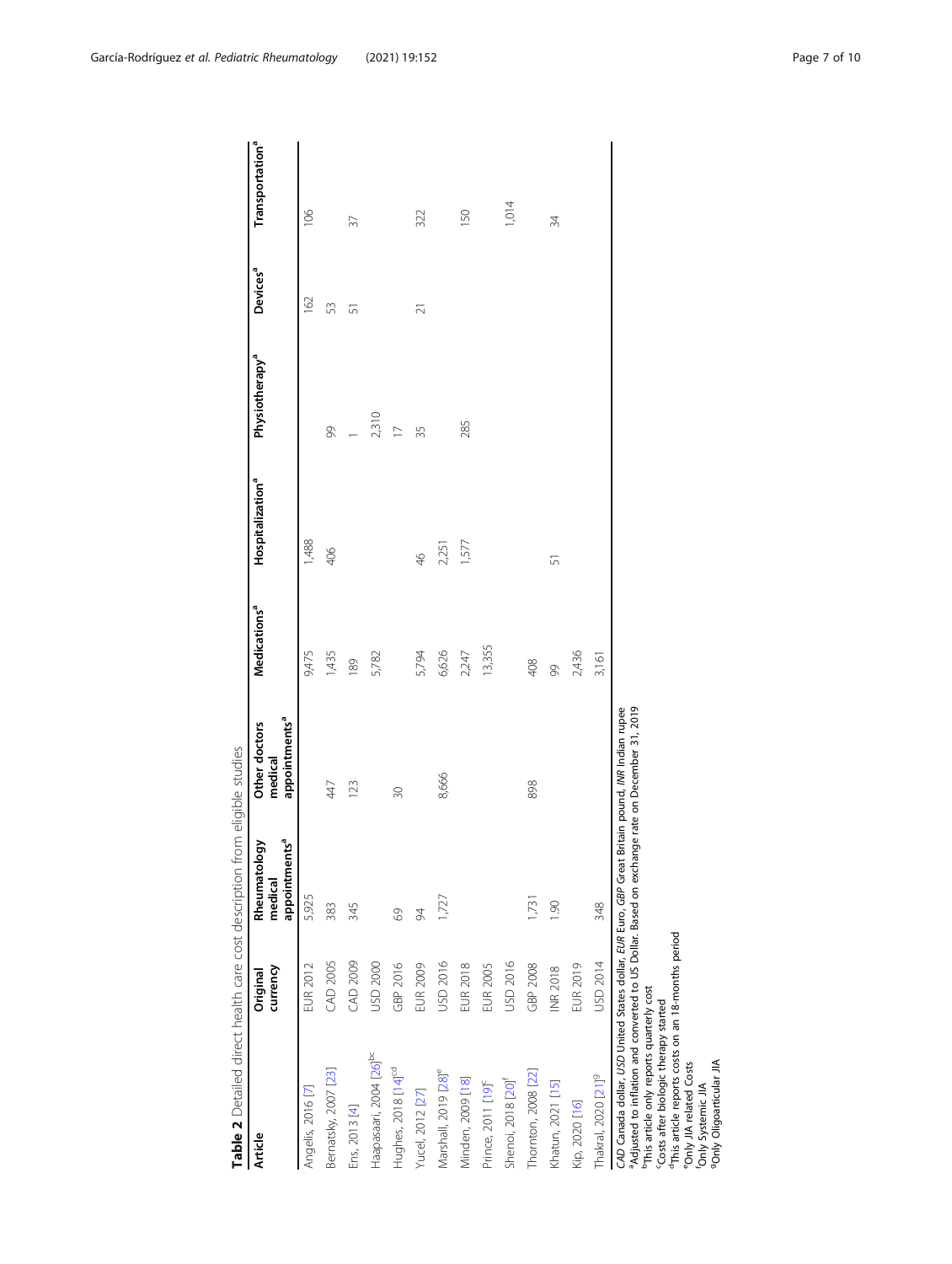|                   | Total costs <sup>a</sup> |                      |                      | Direct costs <sup>a</sup> |                      |                        |                      | Indirect costs <sup>a</sup> |
|-------------------|--------------------------|----------------------|----------------------|---------------------------|----------------------|------------------------|----------------------|-----------------------------|
| Article           | Yucel,<br>2012 [27]      | Minden.<br>2009 [18] | Shenoi.<br>2018 [20] | Yucel,<br>2012 [27]       | Minden,<br>2009 [18] | Thornton.<br>2008 [22] | Shenoi,<br>2018 [20] | Yucel,<br>2012 [27]         |
| Original currency | <b>EUR 2009</b>          | <b>EUR 2018</b>      | <b>USD 2016</b>      | <b>EUR 2009</b>           | <b>EUR 2018</b>      | GBP 2008               | <b>USD 2016</b>      | <b>EUR 2009</b>             |
| All categories    | 6,844                    | 5,312                |                      | 6,705                     | 4,752                | 2,709                  |                      | 139                         |
| Oligoarthritis    | 3,182                    | 9,473                |                      |                           | 8,498                | 2,594                  |                      |                             |
| Polyarthritis     | 10,359                   | 18,423               |                      |                           | 15,815               | 3,028                  |                      |                             |
| <b>ERA</b>        | 8,274                    | 6,238                |                      |                           | 5,711                | 3,255                  |                      |                             |
| Psoriatic         | 5,516                    | 4,562                |                      |                           | 4,143                | 1,999                  |                      |                             |
| Systemic          | 3,076                    | 8,972                | 1,204                |                           | 7,899                | 3,169                  | 1,033                |                             |
| Undifferentiated  |                          |                      |                      |                           | 5,327                | 2,921                  |                      |                             |

<span id="page-7-0"></span>Table 3 Total, direct, and indirect costs by category of JIA

ERA Enthesitis-related arthritis, USD United States dollar, EUR Euro, GBP Great Britain pound

<sup>a</sup>Adjusted to inflation and converted to US Dollar. Based on exchange rate on December 31, 2019

lesser living expenses, lower access to comprehensive care and biological therapy, or since some expenses were covered by the government or non-governmental organizations [[15](#page-9-0)]. The lack of information from other developing countries limits the generalization of the results and, therefore, the real burden of the disease.

# Implications for research

This review exhibits several gaps on this topic. First, the results show great variability between the studies, associated to the different methods to quantify costs in countries and health systems, the perspective of the chosen cost, the definition of the cost (fee, out of pocket, public price, bidding, etc.), and the ways of reporting it. The need for a consensus report in costs of JIA, especially from the patient's perspective, is essential. The wide variability in costs reflects the low recording of the real costs of those who suffer this disease, which is reinforced by the little information related to indirect costs. Furthermore, the lack of data on absenteeism and presenteeism of patients and their caregivers is notable, as well as information regarding the long-term economic impact on these families (disability, limitation, early retirement, etc.).

Although we found some studies that addressed costs from a therapeutic perspective, only one type of biological therapy was studied, and they focused the measurement on DC. It is necessary to explore the variation in IC before and after the start of different biological therapies to establish the long-term economic benefits.

On the other hand, current literature reports costs by generalizing those across the course of JIA, thus costs at different time points during the disease journey (i.e., recent diagnosis, remission, flare, maintenance, etc.) cannot be identified. This could be an important approach to understand the most critical moments of need for financial support for those families.

Finally, if the costs and the proportion of these in relation to family income are reported, a better comparison between different regions would be achieved.

#### Strengths and limitations

The extensive and rigorous search in different databases, without language restrictions and carried out by an expert medical librarian, minimizes the probability of losing information, however, it is possible that there are data on costs in sources not included in this work, such as thesis, technical reports, and conferences. The risk of reporting bias is high, particularly due to the lack of

Table 4 Total, direct, and indirect costs by treatment of JIA

|                          | Total costs <sup>a</sup>              |                            |                      | Direct costs <sup>a</sup>             |                      | Indirect costs <sup>a</sup> |                                       |                      |
|--------------------------|---------------------------------------|----------------------------|----------------------|---------------------------------------|----------------------|-----------------------------|---------------------------------------|----------------------|
| Article                  | Haapasaari,<br>2004 [26] <sup>b</sup> | Hughes,<br>2018 $[14]^{c}$ | Khatun,<br>2021 [15] | Haapasaari,<br>2004 [29] <sup>b</sup> | Prince,<br>2011 [19] | Khatun,<br>2021 [15]        | Haapasaari,<br>2004 [26] <sup>b</sup> | Khatun,<br>2021 [15] |
| Original currency        | <b>USD 2000</b>                       | GBP 2016                   | <b>INR 2018</b>      | USD 2000                              | <b>EUR 2005</b>      | INR 2018                    | <b>USD 2000</b>                       | <b>INR 2018</b>      |
| Without biologic therapy | 10.721                                | 9.039                      | 200                  | 9.552                                 | 4.753                | 72                          | .277                                  | 28                   |
| With biologic therapy    | 11.753                                | 23.117                     | 495                  | 11.155                                | 15.949               | 409                         | 635                                   | 86                   |

USD United States dollar, EUR Euro, GBP Great Britain pound, INR Indian rupee

<sup>a</sup>Adjusted to inflation and converted to US Dollar. Date December 31, 2019

**b**This article only reports quarterly costs

<sup>c</sup>This article reports costs in an 18-month period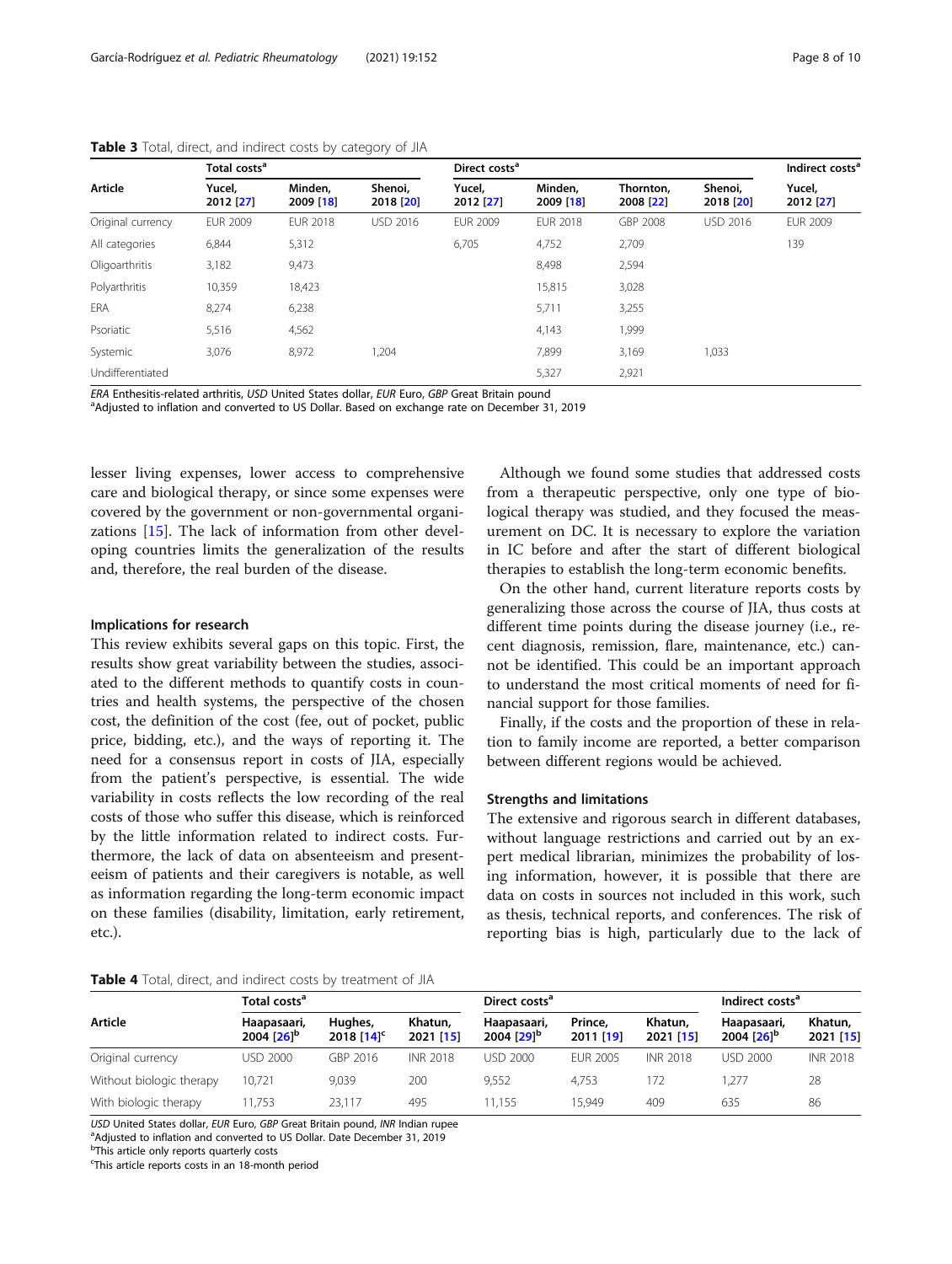<span id="page-8-0"></span>consistency in the economic aspects described, different definitions, and reports based on the perspective of health institutions and external payers. It was not possible to perform a meta-analysis of costs, which would have been of great relevance to identify the areas of greatest need for support for patients and their families. Regardless of these limitations, this review has important strengths due to the synthesis of all the available evidence following a pre-designed protocol, with reproducible judgments on the selection of studies, quality criteria and data analysis.

# Conclusions

This study synthesized the costs of JIA and highlights the financial risk that families could face during the disease trajectory. Most studies focus on total or direct costs, while indirect costs are underreported. Despite this, the information collected allows us to identify that the costs of JIA are substantial and probably the highest are derived from medication and medical appointments. Which evidences the great economic impact of JIA and how catastrophic it can be for a family.

A high risk of cost reporting bias was found and the variability of costs and the way they are measured is high, which makes it impossible to generalize the findings, although the values were higher in Europe, as well as high in polyarticular JIA.

It is necessary to standardize the reports and generate information from developing countries to obtain a more accurate analysis of the impact of the disease in the world.

#### Abbreviations

JIA: Juvenile Idiopathic Arthritis; PRISMA: Preferred Reporting Items for Systematic Reviews and Meta-Analyzes; TC: Total costs; DC: Direct costs; IC: Indirect costs; DMARD: Disease modifying drugs and synthetic immunosuppressants; NSAID: Non-steroidal anti-inflammatory drugs; USD: United States dollars; USA: United States of America; CAD: Canada dollar; EUR: Euro; GBP: Great Britain pound; INR: Indian rupee

## Supplementary Information

The online version contains supplementary material available at [https://doi.](https://doi.org/10.1186/s12969-021-00641-y) [org/10.1186/s12969-021-00641-y](https://doi.org/10.1186/s12969-021-00641-y).

# Additional file 1. Supplementary search strategy.

Additional file 2. Supplementary tables.

#### Acknowledgements

This study was conducted on behalf of the Colaborativa de Investigación en Beneficio de la Reumatología Infantil (COLIBRI).

#### Authors' contributions

All authors contributing to the conduction of the study, read and approved the final manuscript.

#### Funding

No funds were received to complete this study.

# Availability of data and materials

The datasets used and/or analyzed during the current study are available from the corresponding author on reasonable request.

#### **Declarations**

#### Ethics approval and consent to participate

This research received approval by the Research Committee of the "Dr. José E. González" University Hospital with registration code RVS19-007.

#### Competing interests

The authors declare that they have no competing interests.

#### Author details

<sup>1</sup> Department of Pediatrics, Hospital Universitario "Dr. José E. González", Universidad Autónoma de Nuevo León, Madero y Gonzalitos SN, Col. Mitras Centro, C.P. 64460 Monterrey, Mexico. <sup>2</sup>Plataforma INVEST Medicina UANL-KER Unit Mayo Clinic (KER Unit México), Universidad Autonoma de Nuevo Leon, Monterrey, Mexico. <sup>3</sup>Departamento de Economía, Universidad Iberoamericana, Mexico City, Mexico. <sup>4</sup>Rheumatology Unit, Hospital General de México "Dr. Eduardo Liceaga", Mexico City, Mexico.

# Received: 17 August 2021 Accepted: 26 September 2021 Published online: 09 October 2021

#### References

- 1. Kuhlmann A, Schmidt T, Treskova M, López-Bastida J, Linertová R, Oliva-Moreno J, et al. Social/economic costs and health-related quality of life in patients with juvenile idiopathic arthritis in Europe. Eur J Health Econ. 2016; 17:79–87.
- 2. Thierry S, Fautrel B, Lemelle I, Guillemin F. Prevalence and incidence of juvenile idiopathic arthritis: a systematic review. Joint Bone Spine. 2014; 81(2):112-7.
- 3. Kip MMA, Currie G, Marshall DA, Grazziotin Lago L, Twilt M, Vastert SJ, et al. Seeking the state of the art in standardized measurement of health care resource use and costs in juvenile idiopathic arthritis: a scoping review. Pediatr Rheumatol Online J. 2019;17(1):20.
- 4. Ens A, Lang B, Ramsey S, Stringer E, Huber AM. The financial burden of juvenile idiopathic arthritis: a Nova Scotia experience. Pediatr Rheumatol. 2013;11(1):6.
- 5. Lapsley HM, March LM, Tribe KL, Cross MJ, Courtenay BG, Brooks PM. Living with rheumatoid arthritis: expenditures, health status, and social impact on patients. Ann Rheum Dis. 2002;61(9):818–21.
- 6. Fortuna-Reyna B, de Peláez-Ballestas J, García-Rodríguez I, Faugier-Fuentes F, Mendieta-Zerón E, Villarreal-Treviño S, et al. Psychosocial and economic impact of rheumatic diseases on caregivers of Mexican children. Pediatr Rheumatol Online J. 2021;17(1):30.
- 7. Angelis A, Kanavos P, López-Bastida J, Linertová R, Serrano-Aguilar P. Socioeconomic costs and health-related quality of life in juvenile idiopathic arthritis: a cost-of-illness study in the United Kingdom. BMC Musculoskelet Disord. 2016;17(1):1–9.
- Mould-Quevedo JF. El costo de las principales enfermedades reumáticas. Gac Méd Méx. 2008;144(3):225–31.
- 9. Page MJ, McKenzie JE, Bossuyt PM, Boutron I, Hoffmann TC, Mulrow CD, et al. The PRISMA 2020 statement: an updated guideline for reporting systematic reviews. BMJ. 2021;372:n71.
- 10. Ofman JJ, Sullivan SD, Neumann PJ, Chiou C-F, Henning JM, Wade SW, et al. Examining the value and quality of health economic analyses: implications of utilizing the QHES. J Manag Care Pharm. 2003;9(1):53–61.
- 11. Sterne JAC, Savović J, Page MJ, Elbers RG, Blencowe NS, Boutron I, et al. RoB 2: a revised tool for assessing risk of bias in randomised trials. BMJ. 2019;366: l4898.
- 12. National Institutes of Health. Study quality assessment tools. Quality assessment tool for observational cohort and cross-sectional studies. [cited 2021 Sep 23]. Available from: [https://www.nhlbi.nih.gov/health-topics/study](https://www.nhlbi.nih.gov/health-topics/study-quality-assessment-tools)[quality-assessment-tools.](https://www.nhlbi.nih.gov/health-topics/study-quality-assessment-tools)
- 13. Wells G, Shea B, O'Connell D, Peterson J, Welch V, Losos M, et al. The Newcastle-Ottawa Scale (NOS) for assessing the quality of nonrandomised studies in meta-analyses. [cited 2021 Sep 23]. Available from: [http://www.](http://www.ohri.ca/programs/clinical_epidemiology/oxford.asp) [ohri.ca/programs/clinical\\_epidemiology/oxford.asp](http://www.ohri.ca/programs/clinical_epidemiology/oxford.asp).